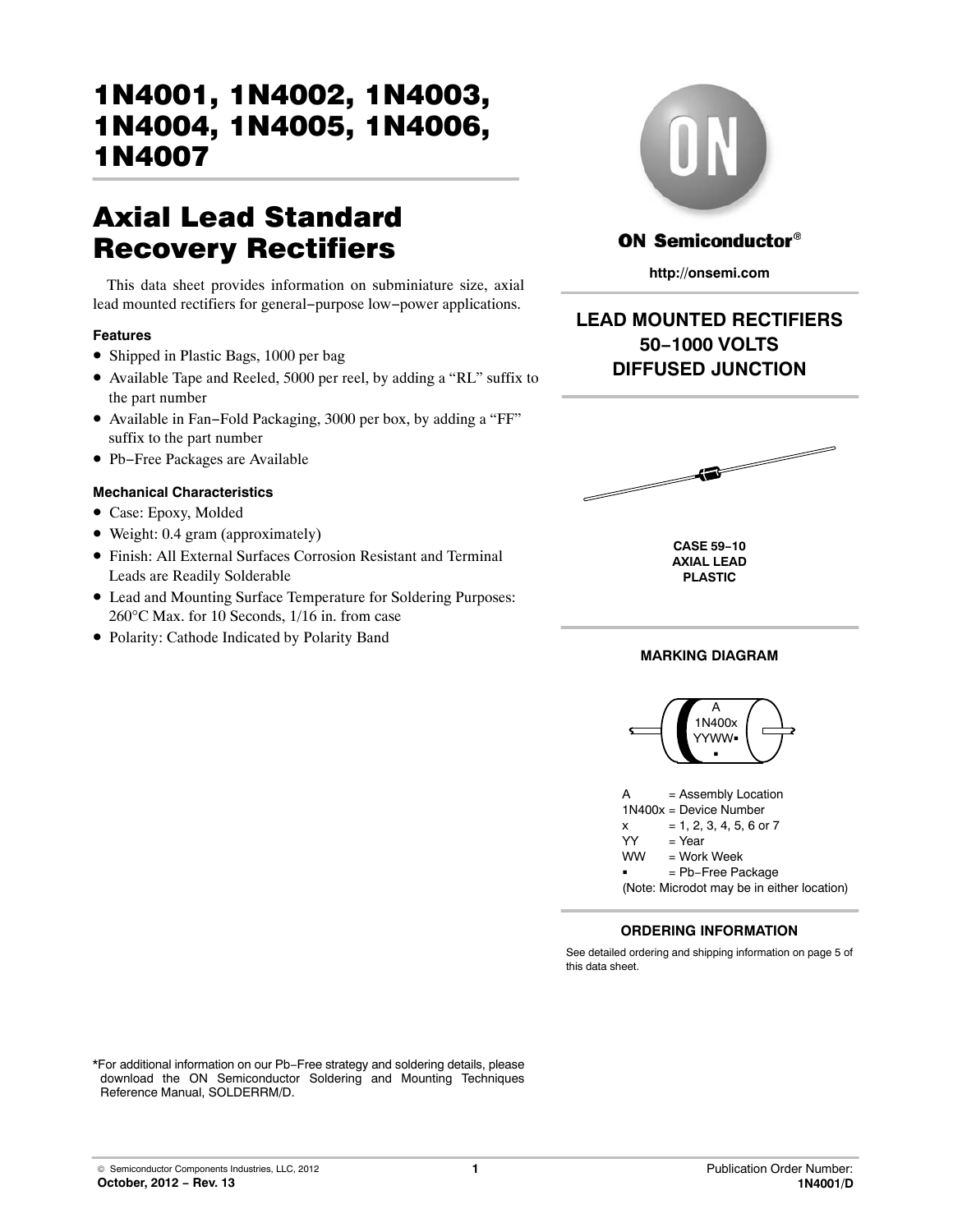### **MAXIMUM RATINGS**

| Rating                                                                                               | Symbol                                                   | 1N4001          | 1N4002           | 1N4003 | 1N4004 | 1N4005 | 1N4006       | 1N4007 | Unit |
|------------------------------------------------------------------------------------------------------|----------------------------------------------------------|-----------------|------------------|--------|--------|--------|--------------|--------|------|
| <b>†Peak Repetitive Reverse Voltage</b><br>Working Peak Reverse Voltage<br>DC Blocking Voltage       | V <sub>RRM</sub><br>V <sub>RWM</sub><br>$V_{\mathsf{R}}$ | 50              | 100              | 200    | 400    | 600    | 800          | 1000   | ν    |
| <b>†Non-Repetitive Peak Reverse Voltage</b><br>(halfwave, single phase, 60 Hz)                       | V <sub>RSM</sub>                                         | 60              | 120              | 240    | 480    | 720    | 1000         | 1200   | v    |
| <b>†RMS Reverse Voltage</b>                                                                          | $V_{R(RMS)}$                                             | 35              | 70               | 140    | 280    | 420    | 560          | 700    | v    |
| †Average Rectified Forward Current<br>(single phase, resistive load,<br>60 Hz, $T_A = 75^{\circ}C$ ) | Ιo                                                       |                 | 1.0              |        |        |        |              | A      |      |
| <b>tNon-Repetitive Peak Surge Current</b><br>(surge applied at rated load conditions)                | <b>IFSM</b>                                              |                 | 30 (for 1 cycle) |        |        |        |              | A      |      |
| Operating and Storage Junction<br><b>Temperature Range</b>                                           | TJ<br>$\mathsf{T}_{\mathsf{stg}}$                        | $-65$ to $+175$ |                  |        |        |        | $^{\circ}$ C |        |      |

Stresses exceeding Maximum Ratings may damage the device. Maximum Ratings are stress ratings only. Functional operation above the Recommended Operating Conditions is not implied. Extended exposure to stresses above the Recommended Operating Conditions may affect device reliability.

†Indicates JEDEC Registered Data

#### **THERMAL CHARACTERISTICS**

| Rating                                          | Symbol         | Max  | Unit           |
|-------------------------------------------------|----------------|------|----------------|
| Maximum Thermal Resistance, Junction-to-Ambient | $H_{\theta$ JA | Note | $^{\circ}$ C/W |

#### **ELECTRICAL CHARACTERISTICS**†

| Rating                                                                                                | Symbol      | Typ         | Max      | Unit |
|-------------------------------------------------------------------------------------------------------|-------------|-------------|----------|------|
| Maximum Instantaneous Forward Voltage Drop, $(i_F = 1.0 \text{ Amp}, T_{\perp} = 25^{\circ}\text{C})$ | VF          | 0.93        | 1.1      |      |
| Maximum Full–Cycle Average Forward Voltage Drop, $(IO = 1.0$ Amp, $T1 = 75$ °C, 1 inch leads)         | $V_{F(AV)}$ |             | 0.8      |      |
| Maximum Reverse Current (rated DC voltage)<br>$(T_{.1} = 25^{\circ}C)$<br>$(T_1 = 100^{\circ}C)$      | ΙR          | 0.05<br>1.0 | 10<br>50 | uA   |
| Maximum Full–Cycle Average Reverse Current, $(IO = 1.0$ Amp, $TI = 75$ °C, 1 inch leads)              | IR(AV)      |             | 30       | uA   |

†Indicates JEDEC Registered Data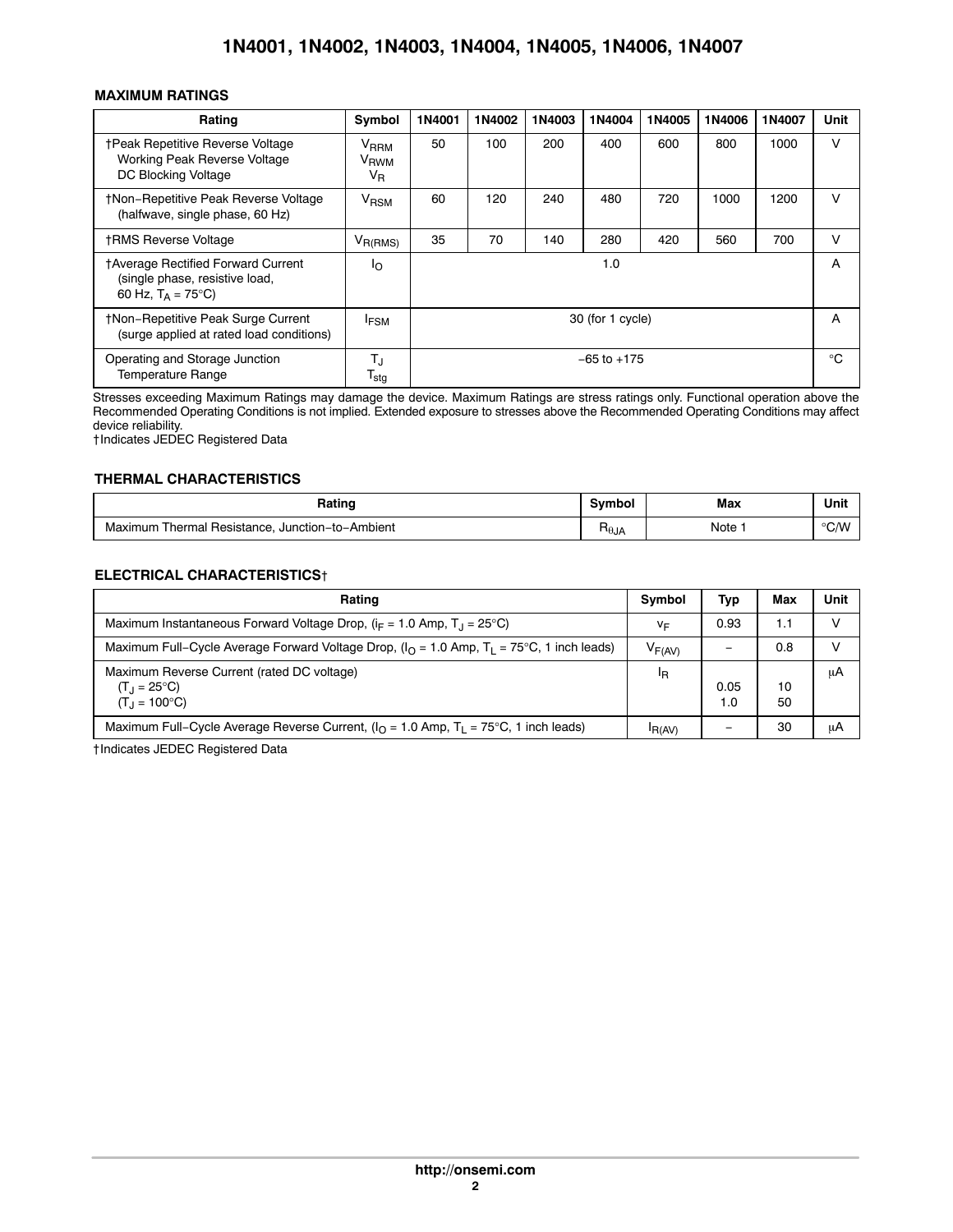





**Figure 3. Typical Capacitance**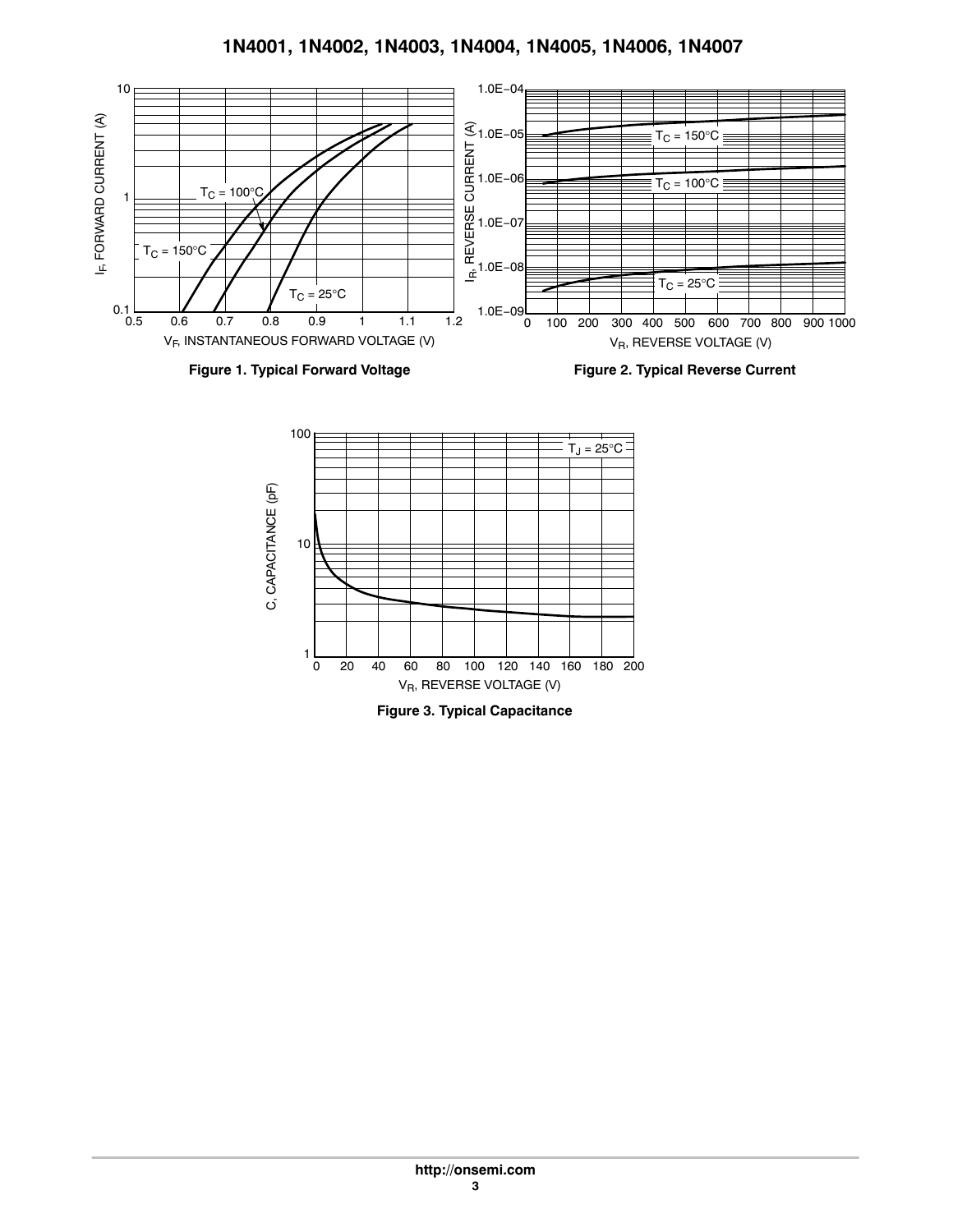### **NOTE 1. − AMBIENT MOUNTING DATA**

<span id="page-3-0"></span>Data shown for thermal resistance, junction−to−ambient  $(R<sub>0JA</sub>)$  for the mountings shown is to be used as typical guideline values for preliminary engineering or in case the tie point temperature cannot be measured.

#### Mounting **Lead Length, L** Method 1/8 1/4 1/2 Units 1 2 3 52  $R_{\theta JA}$ 67 65 72 80 87 50 °C/W  $^{\circ}$ C/W °C/W **TYPICAL VALUES FOR R**-**JA IN STILL AIR MOUNTING METHOD 1**

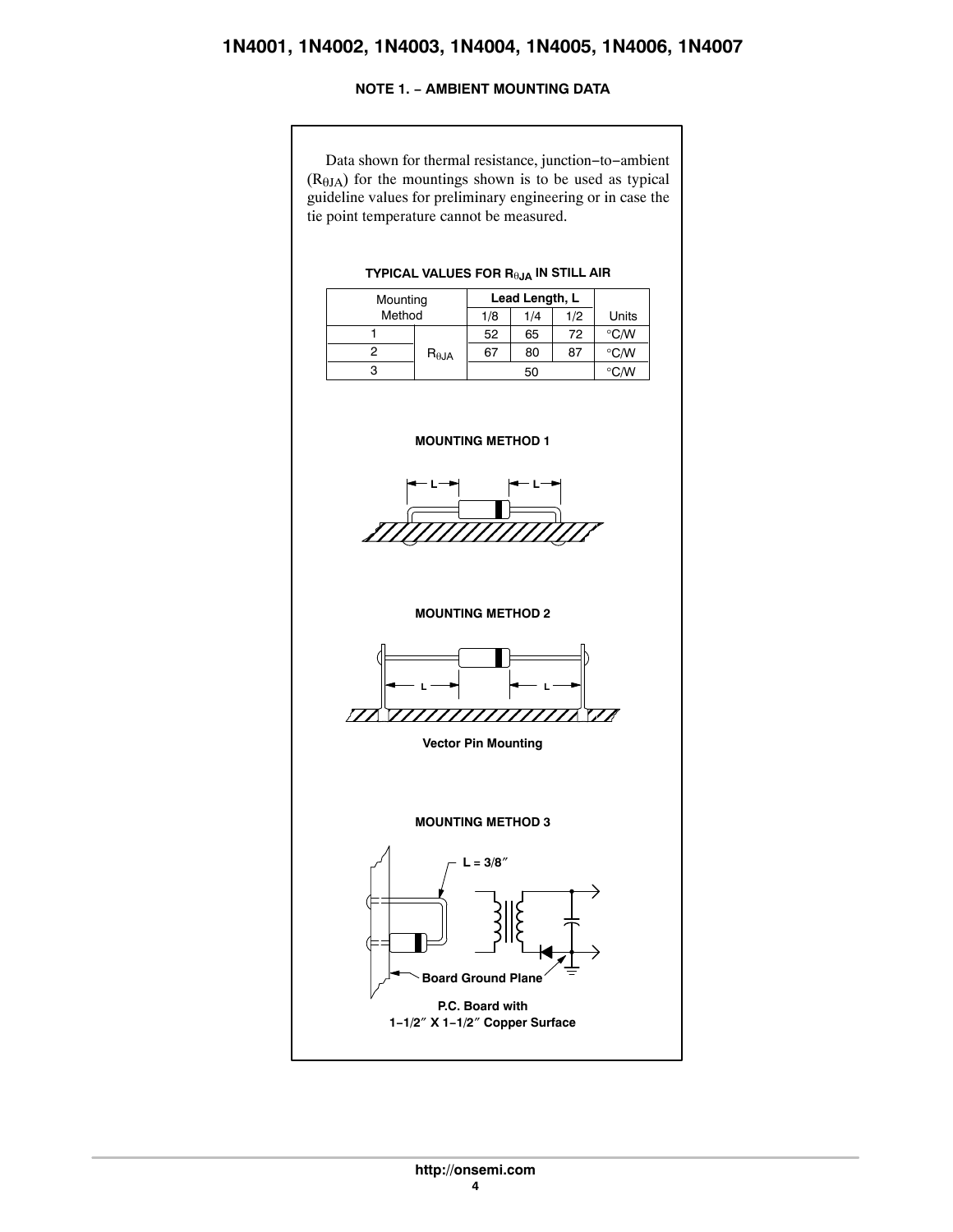### <span id="page-4-0"></span>**ORDERING INFORMATION**

| <b>Device</b> | Package                  | Shipping <sup><math>\dagger</math></sup> |
|---------------|--------------------------|------------------------------------------|
| 1N4001        | Axial Lead*              | 1000 Units/Bag                           |
| 1N4001G       | Axial Lead*<br>(Pb-Free) | 1000 Units/Bag                           |
| 1N4001FF      | Axial Lead*              | 3000 Units/Box                           |
| 1N4001FFG     | Axial Lead*<br>(Pb-Free) | 3000 Units/Box                           |
| 1N4001RL      | Axial Lead*              | 5000/Tape & Reel                         |
| 1N4001RLG     | Axial Lead*<br>(Pb-Free) | 5000/Tape & Reel                         |
| 1N4002        | Axial Lead*              | 1000 Units/Bag                           |
| 1N4002G       | Axial Lead*<br>(Pb-Free) | 1000 Units/Bag                           |
| 1N4002FF      | Axial Lead*              | 3000 Units/Box                           |
| 1N4002FFG     | Axial Lead*<br>(Pb-Free) | 3000 Units/Box                           |
| 1N4002RL      | Axial Lead*              | 5000/Tape & Reel                         |
| 1N4002RLG     | Axial Lead*<br>(Pb-Free) | 5000/Tape & Reel                         |
| 1N4003        | Axial Lead*              | 1000 Units/Bag                           |
| 1N4003G       | Axial Lead*<br>(Pb-Free) | 1000 Units/Bag                           |
| 1N4003FF      | Axial Lead*              | 3000 Units/Box                           |
| 1N4003FFG     | Axial Lead*<br>(Pb-Free) | 3000 Units/Box                           |
| 1N4003RL      | Axial Lead*              | 5000/Tape & Reel                         |
| 1N4003RLG     | Axial Lead*<br>(Pb-Free) | 5000/Tape & Reel                         |
| 1N4004        | Axial Lead*              | 1000 Units/Bag                           |
| 1N4004G       | Axial Lead*<br>(Pb-Free) | 1000 Units/Bag                           |
| 1N4004FF      | Axial Lead*              | 3000 Units/Box                           |
| 1N4004FFG     | Axial Lead*<br>(Pb-Free) | 3000 Units/Box                           |
| 1N4004RL      | Axial Lead*              | 5000/Tape & Reel                         |
| 1N4004RLG     | Axial Lead*<br>(Pb-Free) | 5000/Tape & Reel                         |
| 1N4005        | Axial Lead*              | 1000 Units/Bag                           |
| 1N4005G       | Axial Lead*<br>(Pb-Free) | 1000 Units/Bag                           |
| 1N4005FF      | Axial Lead*              | 3000 Units/Box                           |
| 1N4005FFG     | Axial Lead*<br>(Pb-Free) | 3000 Units/Box                           |
| 1N4005RL      | Axial Lead*              | 5000/Tape & Reel                         |
| 1N4005RLG     | Axial Lead*<br>(Pb-Free) | 5000/Tape & Reel                         |

†For information on tape and reel specifications, including part orientation and tape sizes, please refer to our Tape and Reel Packaging Specifications Brochure, BRD8011/D.

\*This package is inherently Pb−Free.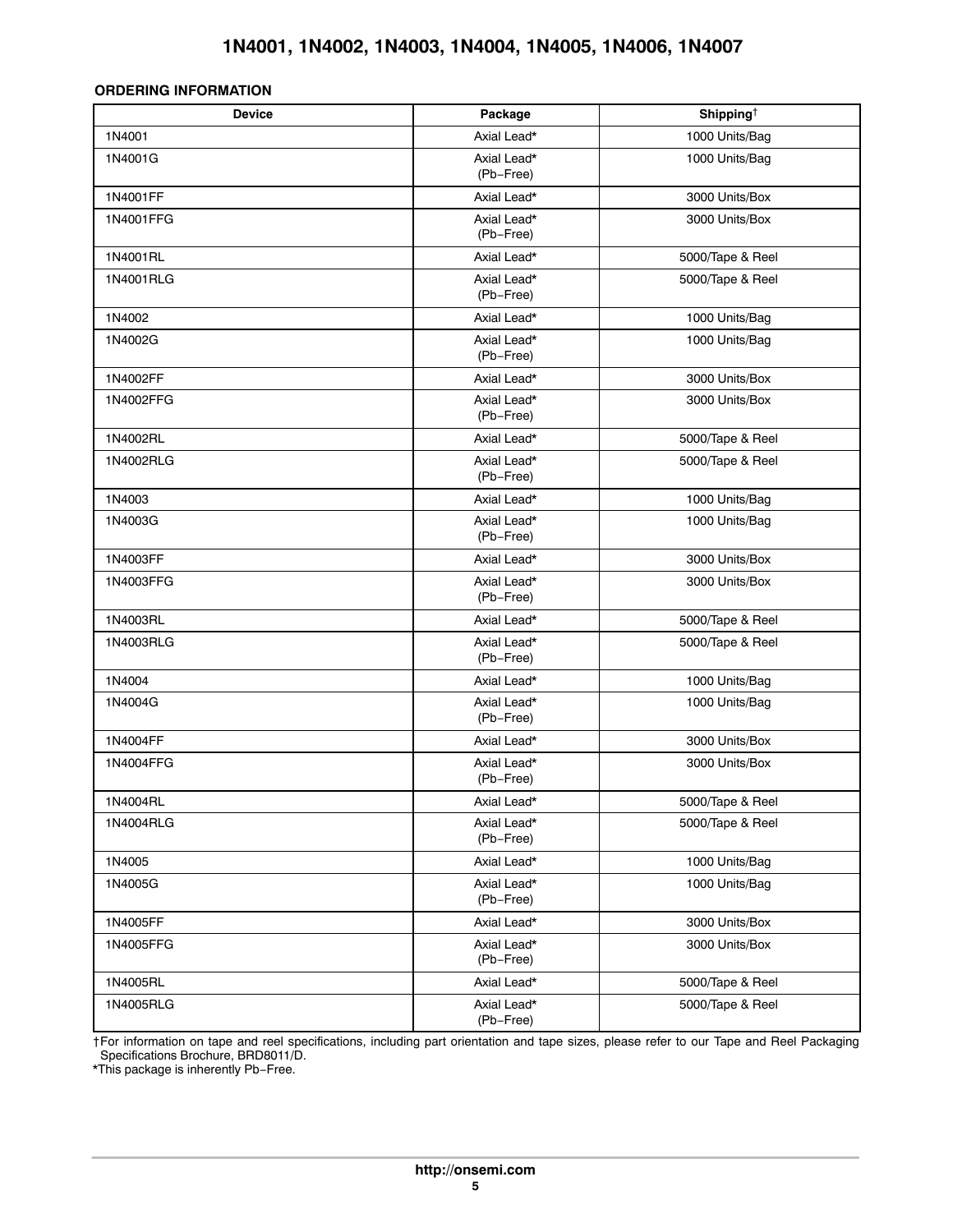### **ORDERING INFORMATION**

| <b>Device</b> | Package                  | Shipping <sup>+</sup> |
|---------------|--------------------------|-----------------------|
| 1N4006        | Axial Lead*              | 1000 Units/Bag        |
| 1N4006G       | Axial Lead*<br>(Pb-Free) | 1000 Units/Bag        |
| 1N4006FF      | Axial Lead*              | 3000 Units/Box        |
| 1N4006FFG     | Axial Lead*<br>(Pb-Free) | 3000 Units/Box        |
| 1N4006RL      | Axial Lead*              | 5000/Tape & Reel      |
| 1N4006RLG     | Axial Lead*<br>(Pb-Free) | 5000/Tape & Reel      |
| 1N4007        | Axial Lead*              | 1000 Units/Bag        |
| 1N4007G       | Axial Lead*<br>(Pb-Free) | 1000 Units/Bag        |
| 1N4007FF      | Axial Lead*              | 3000 Units/Box        |
| 1N4007FFG     | Axial Lead*<br>(Pb-Free) | 3000 Units/Box        |
| 1N4007RL      | Axial Lead*              | 5000/Tape & Reel      |
| 1N4007RLG     | Axial Lead*<br>(Pb-Free) | 5000/Tape & Reel      |

†For information on tape and reel specifications, including part orientation and tape sizes, please refer to our Tape and Reel Packaging Specifications Brochure, BRD8011/D.

\*This package is inherently Pb−Free.